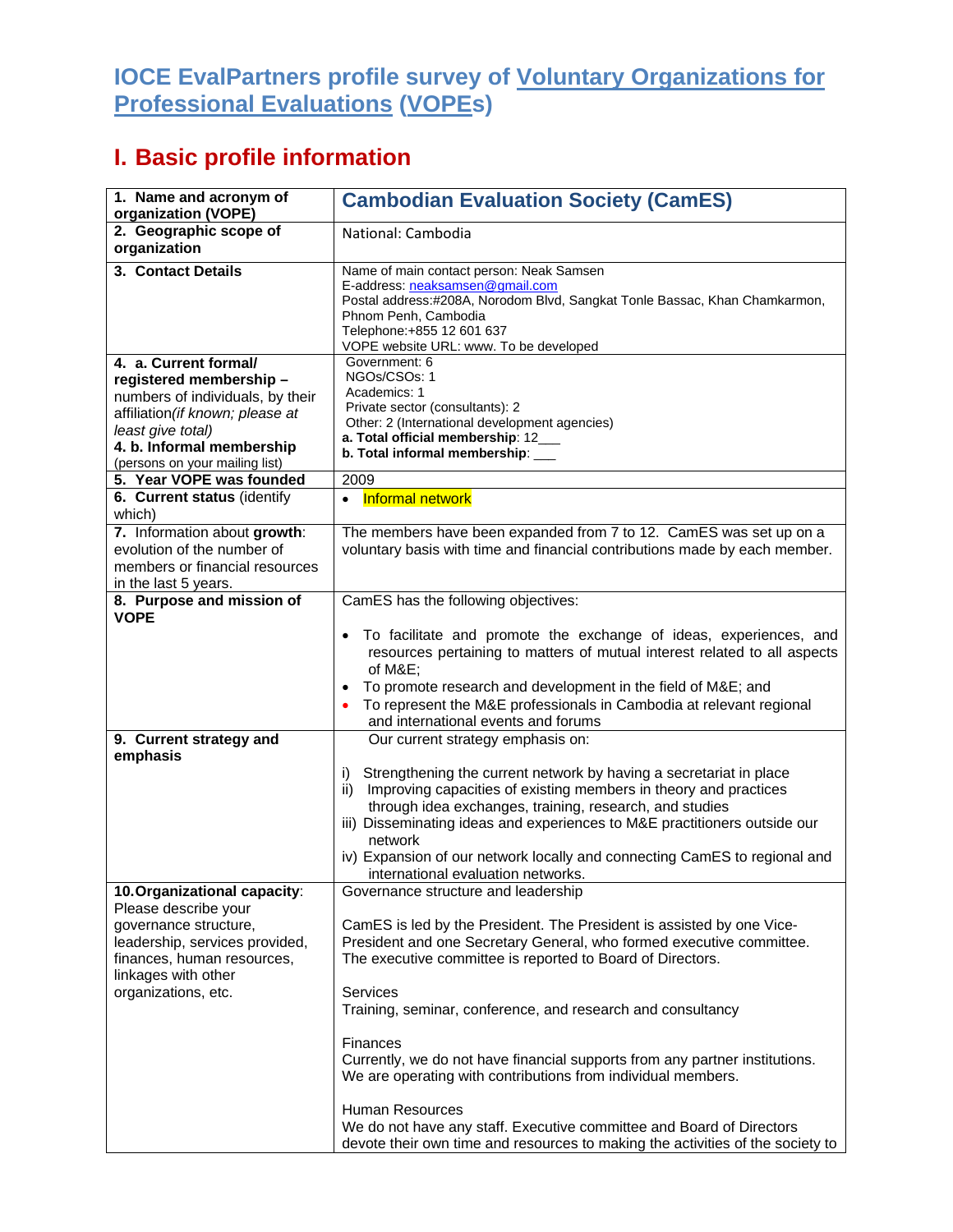|                                                                                                | take place.<br>Linkages with other organisations<br>We have been connected with a number of local CSOs and regional M&E<br>networks such as Malaysian Evaluation Society and Asia-Pacific Evaluation<br>Association (APEA) |
|------------------------------------------------------------------------------------------------|----------------------------------------------------------------------------------------------------------------------------------------------------------------------------------------------------------------------------|
| 11. Means of communication<br>with members, e.g. newsletter,<br>listserv, publication, website | mailing list and website                                                                                                                                                                                                   |
| 12. Past events (e.g. during<br>past year)                                                     | Informal meetings of members on a regular basis<br>٠                                                                                                                                                                       |
| 13. Forthcoming key<br>events/conferences - dates,<br>location                                 | Informal meetings of members on a regular basis, Phnom Penh,<br>$\bullet$<br>Cambodia<br>NGO Working Group on M&E, Phnom Penh, Cambodia                                                                                    |
| 14. Name and e-address of<br>person submitting this<br>information                             | Neak Samsen<br>neaksamsen@gmail.com                                                                                                                                                                                        |
| 15. Date of this update                                                                        | March 4, 2013                                                                                                                                                                                                              |

## **II. Experience with Evaluation Capacity Building**

| 1. Background: Please provide<br>a brief history of the formation of<br>this organization (VOPE).<br>1.1 Who were/are the key<br>players?<br>1.2 How many members do you<br>have on your governing board/<br>committee?<br>1.3What are the main existing<br>strengths that your VOPE is<br>trying to capitalize on?<br>1.4What are the main challenges<br>that your VOPE is trying to<br>address? | Cambodian Evaluation Society was formed in 2009 by a group of training of<br>trainers who had intensive training on M&E-Integrated-Result Based<br>Management (IRBM)- in 2008 and 2009 by CeDRE International under<br>Asian Development Bank's regional technical assistance project.<br>The key players are Neak Samsen (Presiden) Hay Sovuthea (Vice-<br>President), Hell Tony (Board of Directors Member), Sourn Sokhim (Board of<br>Directors Member), Phanna Veunida (Board of Directors Member), and Sok<br>Narom (Board of Directors Member) Chunly Serey Vichet (Secretary<br>General),.<br>The main strength of CES is a good mixture of M&E practitioners from both<br>public and non-public sectors, who familiar with national and sub-national<br>planning and budgeting systems. This provides us a unique opportunity to<br>leverage their knowledge and insights in strengthening a stronger network<br>of M&E practitioners and system in Cambodia.<br>Our challenge is not about expansion the number of members and<br>outreach. Our challenge is setting-up and sustaining a strong secretariat,<br>where it could coordinate all activities of the society. We are working to<br>address this challenge. |
|---------------------------------------------------------------------------------------------------------------------------------------------------------------------------------------------------------------------------------------------------------------------------------------------------------------------------------------------------------------------------------------------------|--------------------------------------------------------------------------------------------------------------------------------------------------------------------------------------------------------------------------------------------------------------------------------------------------------------------------------------------------------------------------------------------------------------------------------------------------------------------------------------------------------------------------------------------------------------------------------------------------------------------------------------------------------------------------------------------------------------------------------------------------------------------------------------------------------------------------------------------------------------------------------------------------------------------------------------------------------------------------------------------------------------------------------------------------------------------------------------------------------------------------------------------------------------------------------------------------------------------------------|
| 2. Organizational motivation:<br>What were/are the driving forces<br>of the VOPE and its historical<br>development?                                                                                                                                                                                                                                                                               | Our motivation is to have an M&E society that is sustained and would<br>contribute to the process of development of Cambodia. Our vision is to<br>have a Cambodian professional society that is at least on par with<br>neighboring countries.                                                                                                                                                                                                                                                                                                                                                                                                                                                                                                                                                                                                                                                                                                                                                                                                                                                                                                                                                                                 |
| 3. Evaluation Capacity<br>Building: What has your VOPE<br>done to promote evaluation<br>(M&E) capacity?                                                                                                                                                                                                                                                                                           | The activities so far have been limited to (i) promote the exchanges of<br>knowledge and practices of M&E to our members; (ii) participate in events<br>and debates on M&E organized by CSOs in Cambodia;<br>(iii) encourage members to participate in international and regional M&E<br>events                                                                                                                                                                                                                                                                                                                                                                                                                                                                                                                                                                                                                                                                                                                                                                                                                                                                                                                                |
| 4. Context / target entities:<br>More specifically, who are the<br>persons or institutions your<br>organization seeks to influence<br>(to strengthen evaluation<br>capacity)? For example:                                                                                                                                                                                                        | Our current target audiences are individual members of the society and<br>other practitioners not in our professional society, but work on M&E in<br>Cambodia. By working with our members, we are also hoping to increase<br>the demand for a better M&E in public and non-public sectors in Cambodia.                                                                                                                                                                                                                                                                                                                                                                                                                                                                                                                                                                                                                                                                                                                                                                                                                                                                                                                        |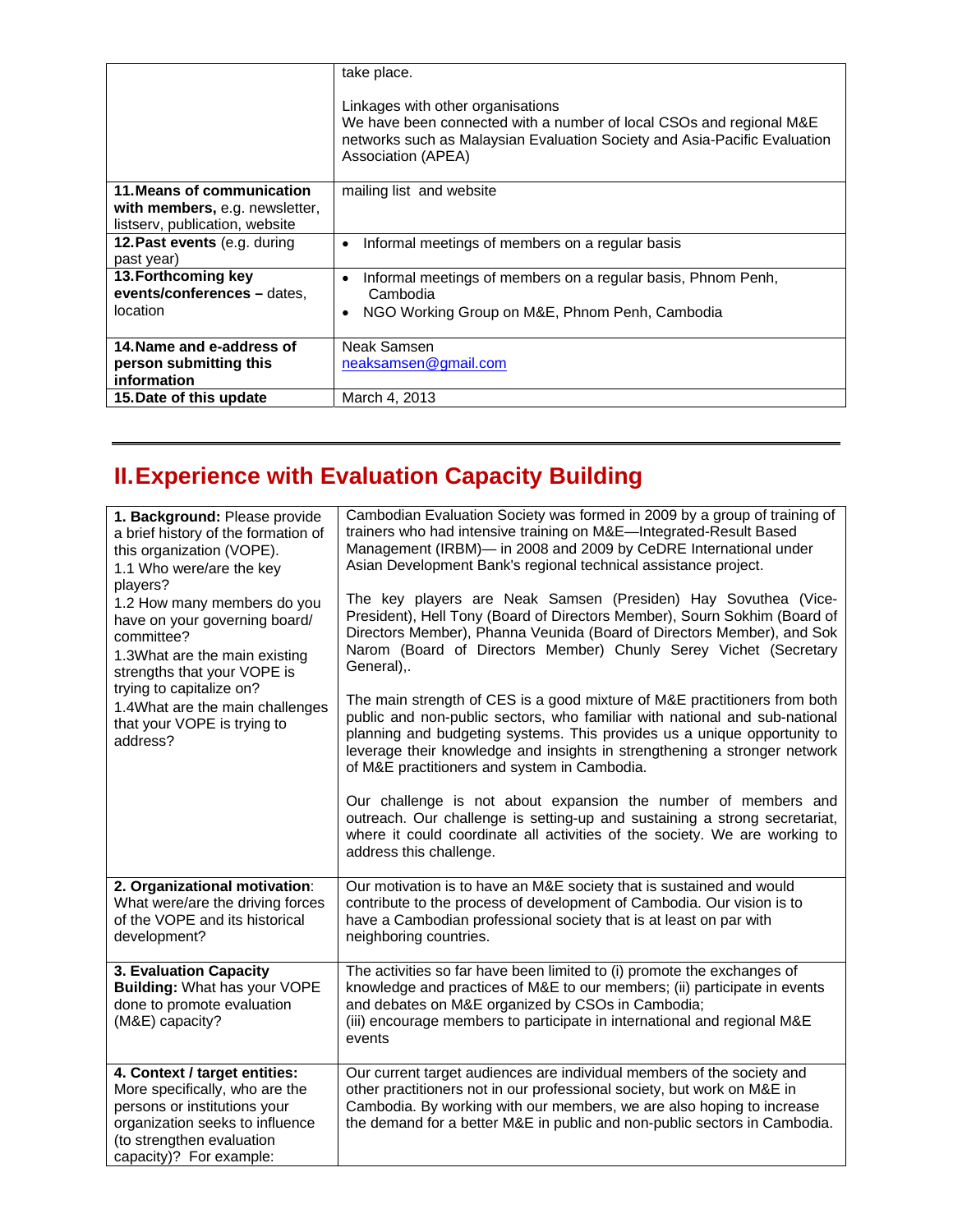| 4.1 Technical capacities to<br>supply quality evaluations,<br>partnering with experts, local<br>universities or others to<br>provide training for<br>members, etc.;<br>4.2 Strengthening VOPE<br>organizational capacity itself;<br>4.3 Enhancing the enabling<br>environment for evaluation,<br>including strengthening the<br>demand for and use of<br>evaluations by policy<br>makers;<br>4.4 Influencing governmental<br>policies related to evaluation,<br>evaluation designs and<br>implementation of M&E<br>systems, etc. |                                                                                                    |
|----------------------------------------------------------------------------------------------------------------------------------------------------------------------------------------------------------------------------------------------------------------------------------------------------------------------------------------------------------------------------------------------------------------------------------------------------------------------------------------------------------------------------------|----------------------------------------------------------------------------------------------------|
| 5. Public accountability: Is your<br>VOPE helping to strengthen<br>oversight and transparency of<br>government programs? If so, in<br>what ways? Can you share any<br>success stories of evaluators or<br>others promoting public<br>accountability?                                                                                                                                                                                                                                                                             | This is an area we are aiming in medium to longer-term.                                            |
| 6. More specifically, what are<br>some of the key themes for<br>which you advocate? For<br>example, are you promoting<br>issues related to cultural<br>sensitivity, equity, social justice,<br>empowerment, transformation,<br>gender, environment, poverty? If<br>so, please describe or attach<br>relevant documents.                                                                                                                                                                                                          |                                                                                                    |
| 7. Methods: Experiences in<br>strengthening skills of individual<br>members, by (for example):<br>organizing workshops led by<br>local experts;<br>organizing webinars with<br>international speakers;<br>designing and delivering e-<br>learning programmes;<br>administering mentoring<br>programmes; etc.                                                                                                                                                                                                                     | Organizing informal meetings and discussions<br>$\bullet$<br>Delivering presentations<br>$\bullet$ |
| 8. Standards: Has your VOPE<br>developed professional<br>standards/ethical codes/<br>competencies (or adheres to<br>those developed by others)? If<br>so, please provide<br>documentation.                                                                                                                                                                                                                                                                                                                                       | Not yet                                                                                            |
| 9. Job opportunities: Do you<br>share employment/ consultancy<br>opportunities with evaluators on<br>your database?<br>10. Progress and results: What<br>progress has been achieved so<br>far in any of the above or other<br>domains? What are expected<br>and unexpected results<br>achieved?                                                                                                                                                                                                                                  | Not yet                                                                                            |